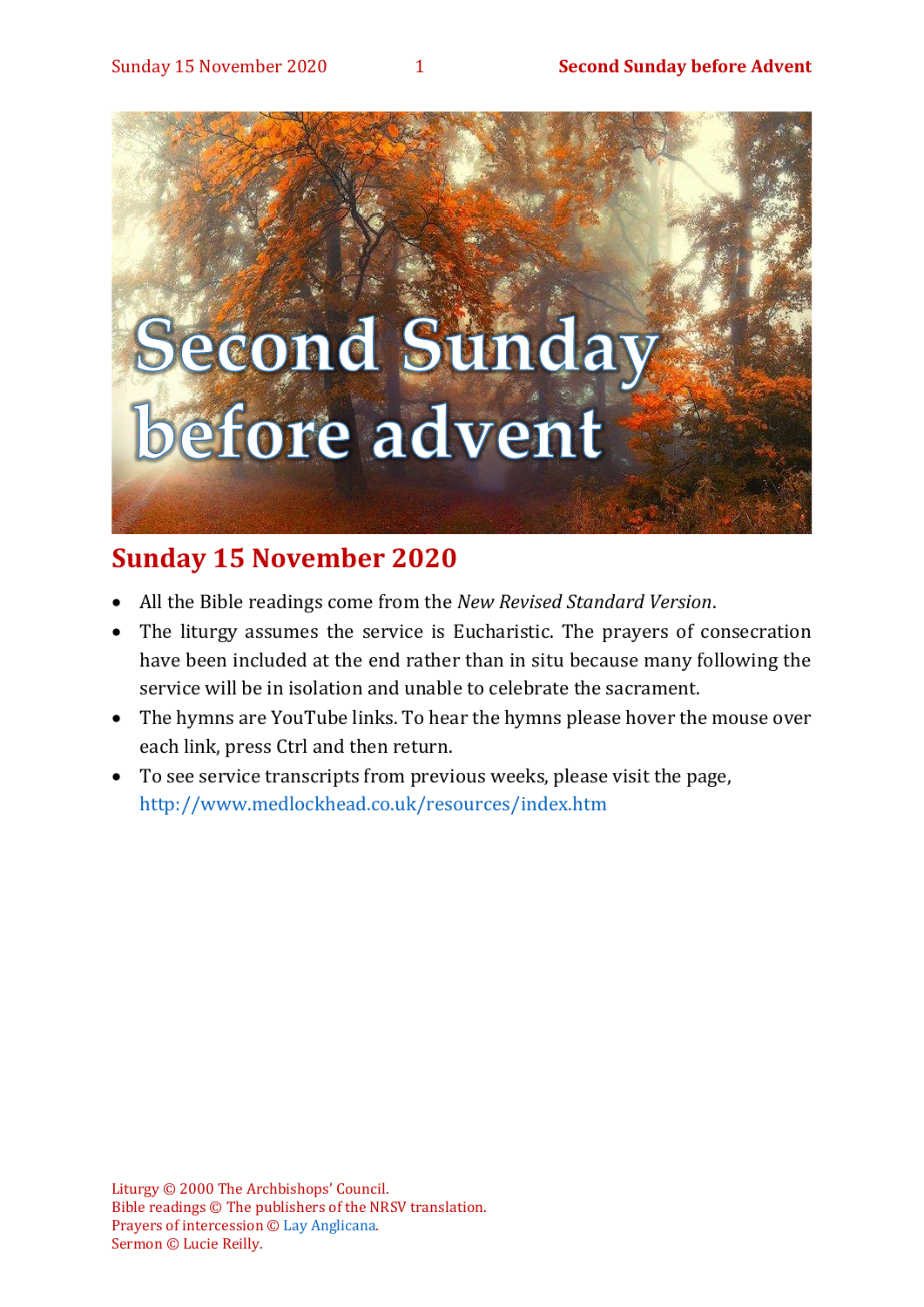## **Introduction and welcome**

HYMN 1 **[Come down O love divine](https://m.youtube.com/watch?v=6HPKL1wOVXk&list=RD6HPKL1wOVXk&start_radio=1)** (please click on this link to hear the hymn)

# **The Welcome**

In the name of the Father, and of the Son, and of the Holy Spirit

All **Amen.**

The Lord be with you

All **And also with you.**

# **The Preparation**

All **Almighty God,**

**to whom all hearts are open, all desires known, and from whom no secrets are hidden: cleanse the thoughts of our hearts by the inspiration of your Holy Spirit, that we may perfectly love you, and worthily magnify your holy name; through Christ our Lord. Amen.**

Our Lord Jesus Christ said:

The first commandment is this: 'Hear, O Israel, the Lord our God is the only Lord. You shall love the Lord your God with all your heart, with all your soul, with all your mind, and with all your strength.'

And the second is this: 'Love your neighbour as yourself.' There is no other commandment greater than these. On these two commandments hang all the law and the prophets.

## All **Amen. Lord, have mercy.**

Let us confess to God the sins and shortcomings of the world; its pride, its selfishness, its greed; its evil distortions and hatreds. Let us confess our share in what is wrong, and our failure to seek and establish that peace which God wills for all his children.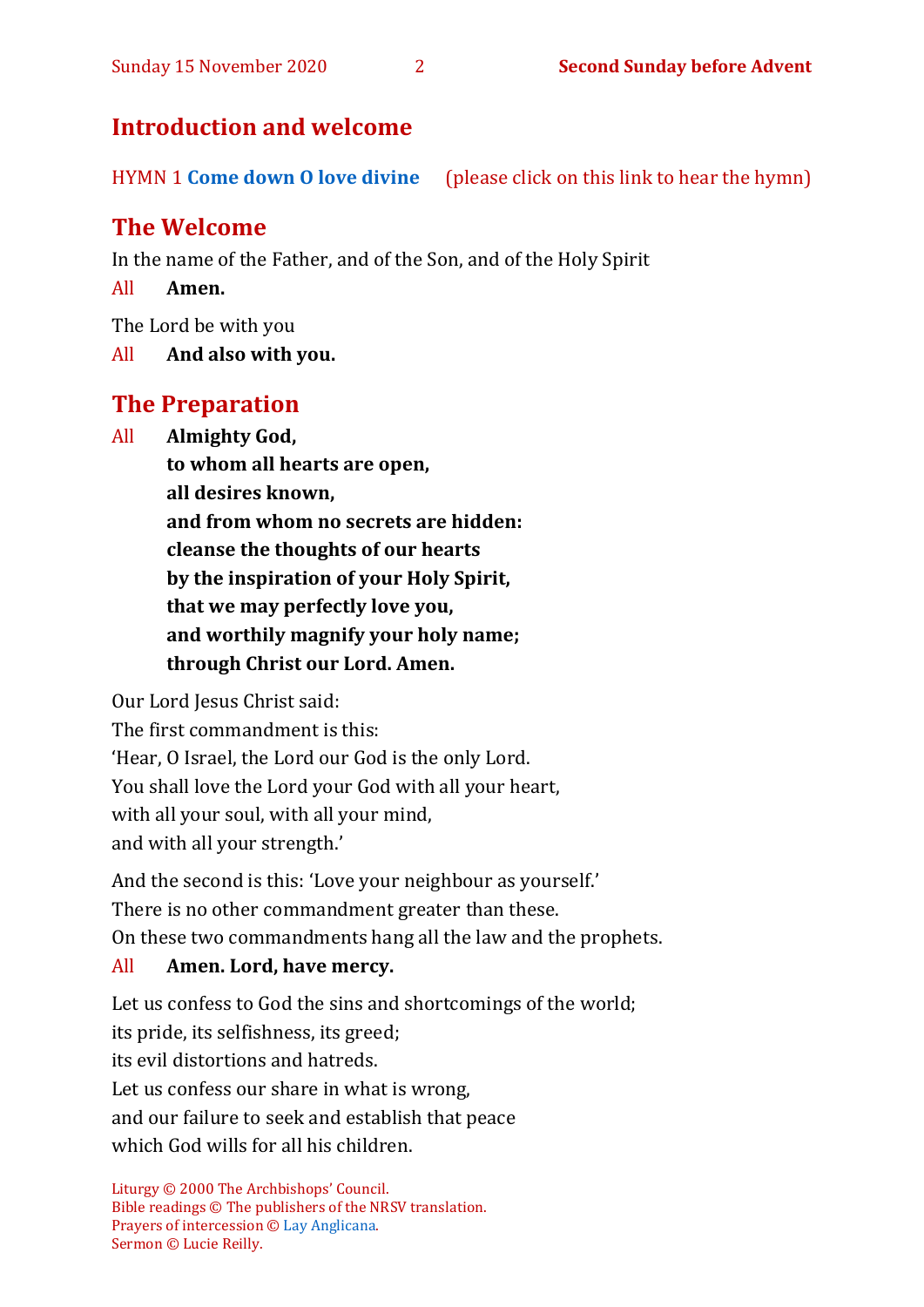All **Almighty God, our heavenly Father, we have sinned against you and against our neighbour in thought and word and deed, through negligence, through weakness, through our own deliberate fault. We are truly sorry and repent of all our sins. For the sake of your Son Jesus Christ, who died for us, forgive us all that is past and grant that we may serve you in newness of life to the glory of your name. Amen.**

Almighty God,

who forgives all who truly repent, have mercy upon you, pardon and deliver you from all your sins, confirm and strengthen you in all goodness, and keep you in life eternal; through Jesus Christ our Lord. All **Amen.**

# **The Gloria**

This version of the Gloria is sung to the tune of 'Cwm Rhondda'. Click **[here](about:blank)** for the tune.

All **Glory be to God in Heaven, Songs of joy and peace we bring, Thankful hearts and voices raising, To creation's Lord we sing. Lord we thank you, Lord we praise you, Glory be to God our King: Glory be to God our King. Lamb of God, who on our shoulders, Bore the load of this world's sin; Only Son of God the Father,**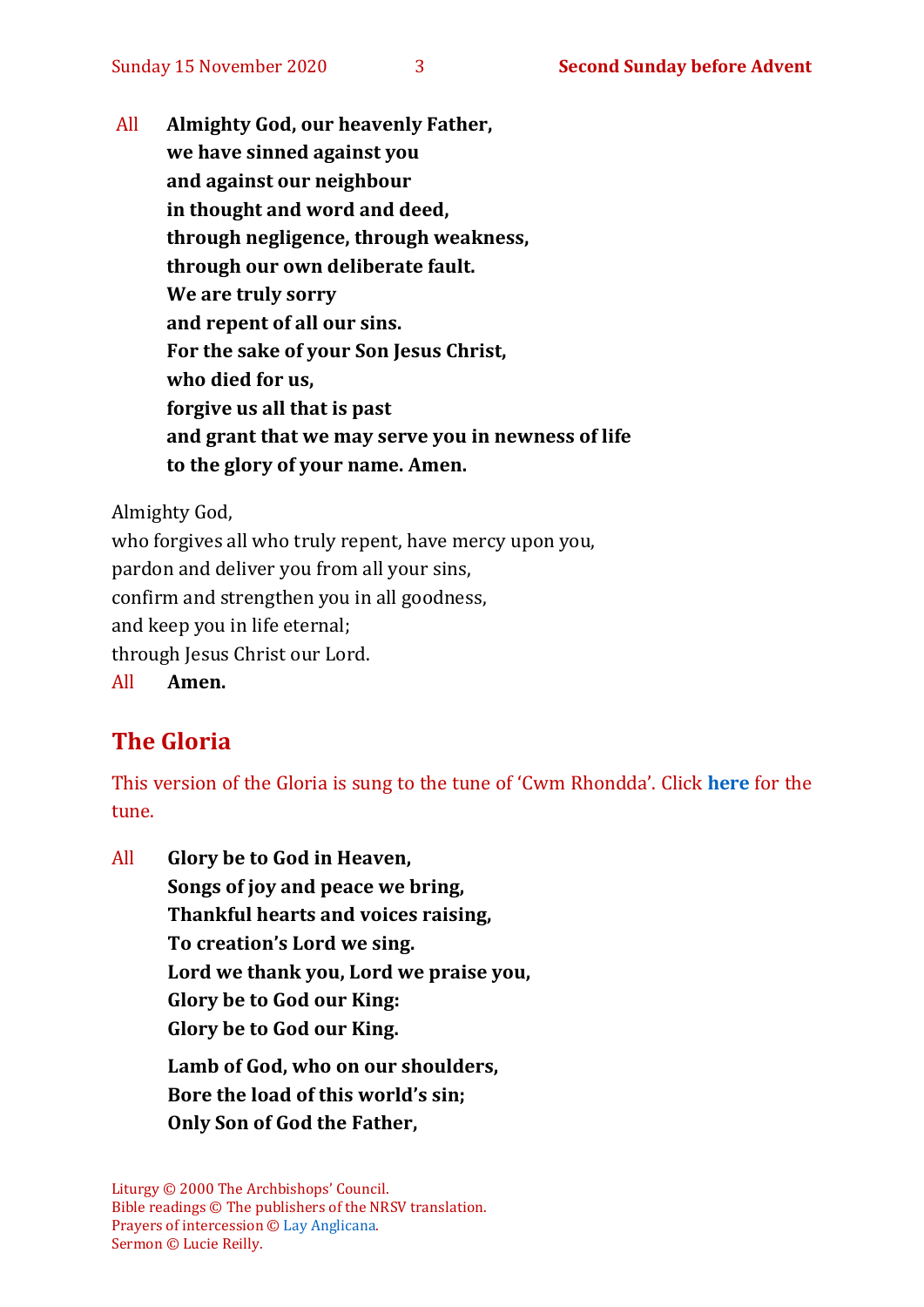**You have brought us peace within. Lord, have mercy, Christ have mercy, Now your glorious reign begin: Now your glorious reign begin.**

**You O Son of God are Holy, You we praise with one accord. None in heav'n or earth is like you, Only you are Christ the Lord. With the Father and the Spirit, Ever worshipped and adored: Ever worshipped and adored.**

# **The Collect for The Second Sunday before Advent**

Heavenly Lord, you long for the world's salvation: stir us from apathy, restrain us from excess and revive in us new hope that all creation will one day be healed in Jesus Christ our Lord.

All **Amen.**

## **First reading**

A reading from the Book of Judges

The Israelites again did what was evil in the sight of the Lord, after Ehud died. So the Lord sold them into the hand of King Jabin of Canaan, who reigned in Hazor; the commander of his army was Sisera, who lived in Harosheth-ha-goiim. Then the Israelites cried out to the Lord for help; for he had nine hundred chariots of iron, and had oppressed the Israelites cruelly twenty years.

At that time Deborah, a prophetess, wife of Lappidoth, was judging Israel. She used to sit under the palm of Deborah between Ramah and Bethel in the hill country of Ephraim; and the Israelites came up to her for judgment. She sent and summoned Barak son of Abinoam from Kedesh in Naphtali, and said to him, 'The Lord, the God of Israel, commands you, "Go, take position at Mount Tabor, bringing ten thousand from the tribe of Naphtali and the tribe of Zebulun. I will draw out Sisera, the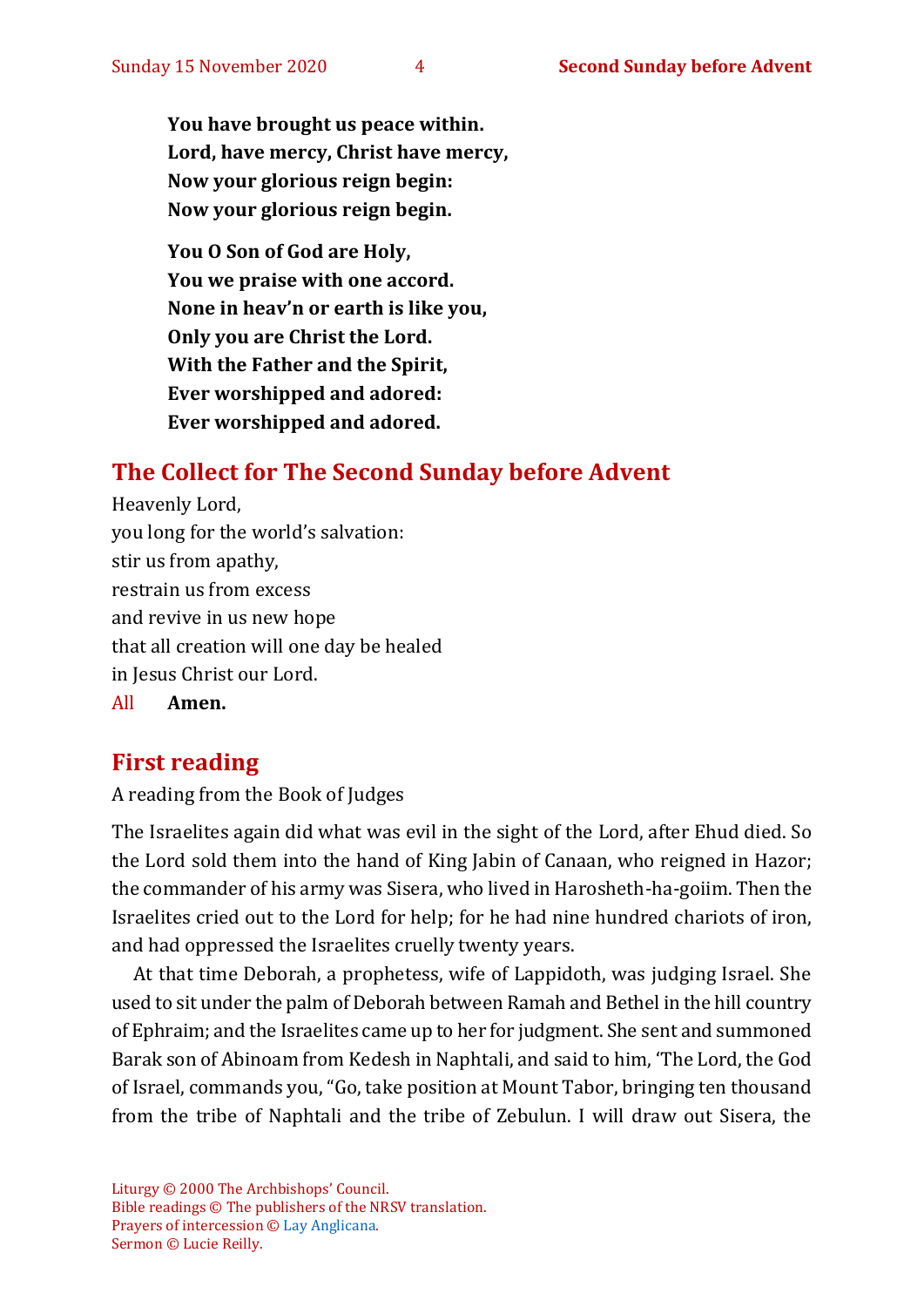general of Jabin's army, to meet you by the Wadi Kishon with his chariots and his troops; and I will give him into your hand".' *Judges 4:1–7*

This is the Word of the Lord

#### All **Thanks be to God.**

### **Second reading**

A reading from St Paul's First Letter to the Thessalonians

Now concerning the times and the seasons, brothers and sisters, you do not need to have anything written to you. For you yourselves know very well that the day of the Lord will come like a thief in the night. When they say, "There is peace and security," then sudden destruction will come upon them, as labour pains come upon a pregnant woman, and there will be no escape! But you, beloved, are not in darkness, for that day to surprise you like a thief; for you are all children of light and children of the day; we are not of the night or of darkness.

So then let us not fall asleep as others do, but let us keep awake and be sober; for those who sleep sleep at night, and those who are drunk get drunk at night. But since we belong to the day, let us be sober, and put on the breastplate of faith and love, and for a helmet the hope of salvation. For God has destined us not for wrath but for obtaining salvation through our Lord Jesus Christ, who died for us, so that whether we are awake or asleep we may live with him.

Therefore encourage one another and build up each other, as indeed you are doing. *1 Thessalonians 5:1–11*

This is the Word of the Lord

All **Thanks be to God.**

HYMN 2 **[How great thou art](https://m.youtube.com/watch?v=Cc0QVWzCv9k)** (please click on this link to hear the hymn)

# **Gospel reading**

Hear the Gospel of our Lord Jesus Christ according to Matthew All **Glory to you O Lord.**

Jesus said, 'It is as if a man, going on a journey, summoned his slaves and entrusted his property to them; to one he gave five talents, to another two, to another one, to each according to his ability. Then he went away. The one who had received the five talents went off at once and traded with them, and made five more talents. In the same way, the one who had the two talents made two more talents. But the one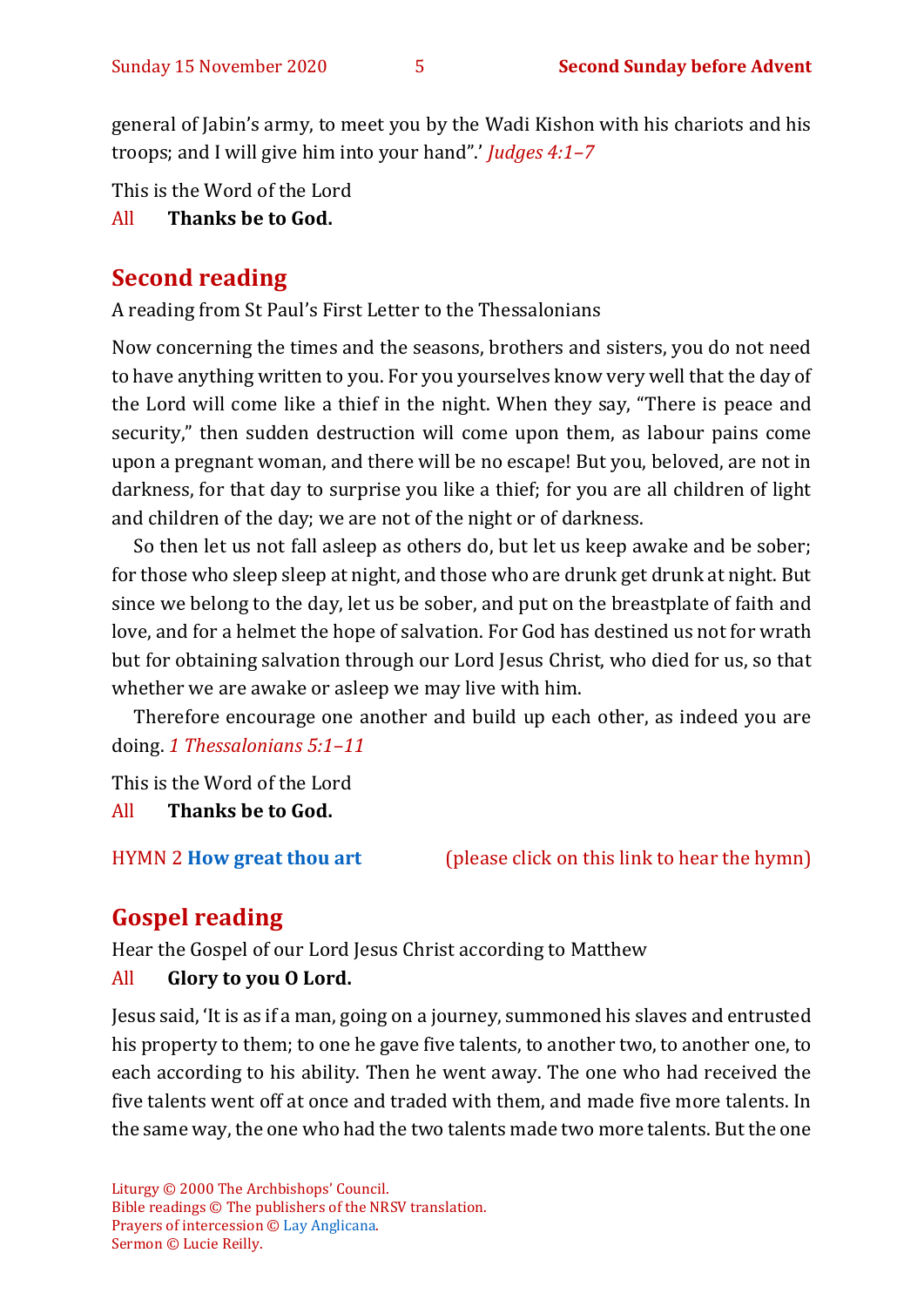who had received the one talent went off and dug a hole in the ground and hid his master's money.

'After a long time the master of those slaves came and settled accounts with them. Then the one who had received the five talents came forward, bringing five more talents, saying, "Master, you handed over to me five talents; see, I have made five more talents." His master said to him, "Well done, good and trustworthy slave; you have been trustworthy in a few things, I will put you in charge of many things; enter into the joy of your master." And the one with the two talents also came forward, saying, "Master, you handed over to me two talents; see, I have made two more talents." His master said to him, "Well done, good and trustworthy slave; you have been trustworthy in a few things, I will put you in charge of many things; enter into the joy of your master."

'Then the one who had received the one talent also came forward, saying, 'Master, I knew that you were a harsh man, reaping where you did not sow, and gathering where you did not scatter seed; so I was afraid, and I went and hid your talent in the ground. Here you have what is yours." But his master replied, "You wicked and lazy slave! You knew, did you, that I reap where I did not sow, and gather where I did not scatter? Then you ought to have invested my money with the bankers, and on my return I would have received what was my own with interest. So take the talent from him, and give it to the one with the ten talents.

'For to all those who have, more will be given, and they will have an abundance; but from those who have nothing, even what they have will be taken away. As for this worthless slave, throw him into the outer darkness, where there will be weeping and gnashing of teeth".' *Matthew 25:14–30*

This is the Gospel of the Lord

All **Praise to you O Christ.** 

#### **Sermon**

To fully understand this Parable to the Talents, we must appreciate not only the text, we must also understand what a 'talent' is. We hear the word talent and we immediately think of skills and abilities, the ability to sing a song or play an instrument, the ability to paint a picture or re-wire a plug, these are what we understand talents to be. But that is not what is meant here. To be blunt about it, Jesus is talking about money here, and not just a small amount of it.

In the New Testament, the talent Jesus spoke of in the Parable referred to the largest unit of currency at the time. We don't know the exact value of a talent in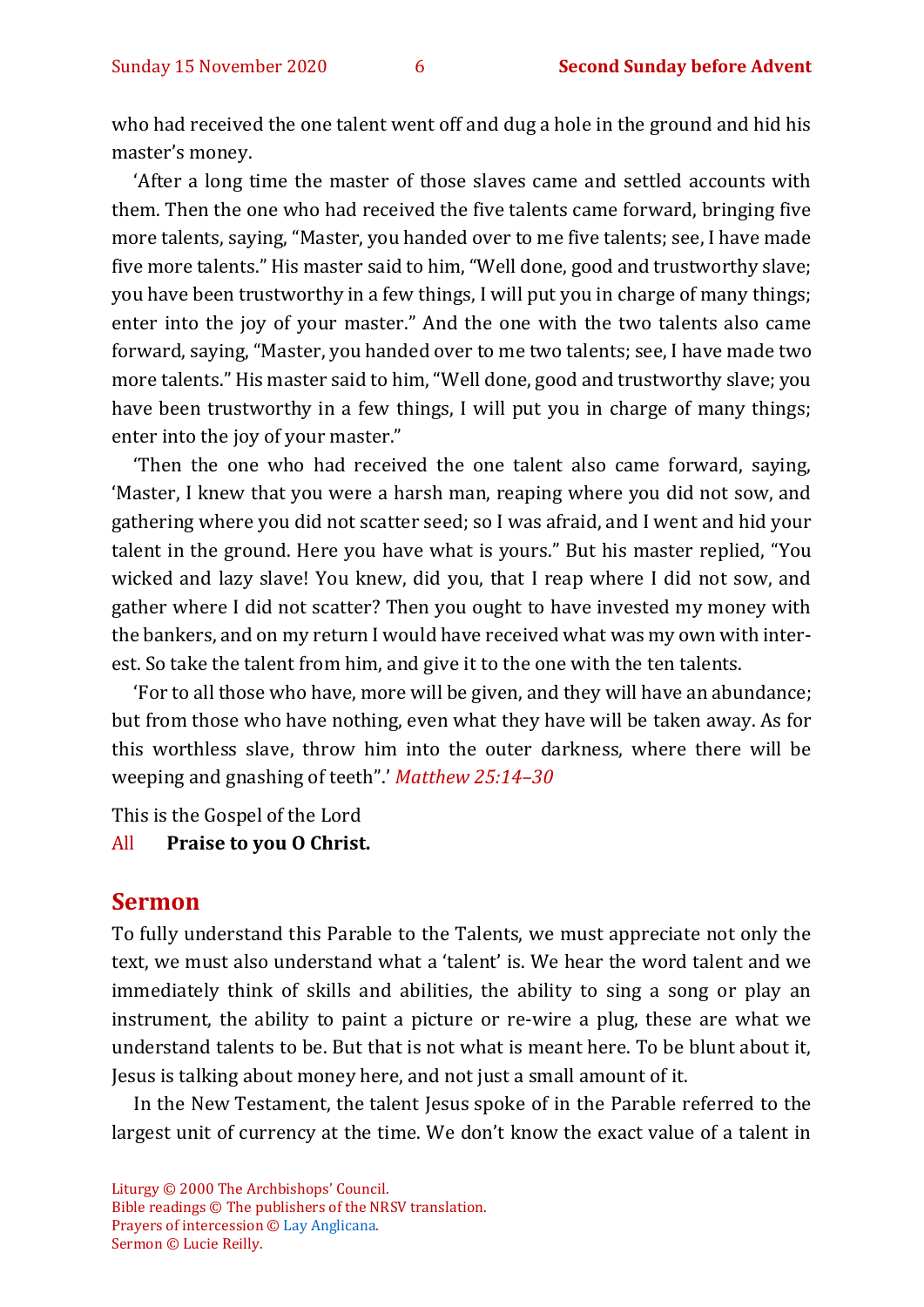New Testament times but it's generally thought to have been between £800 to £20,000. Some calculations suggest the talent in the parables was equivalent to 20 years of wages for a common worker. The servant who possessed five talents of gold or silver was a therefore multimillionaire by today's standards.

Knowing the actual meaning, weight, and value of a term like 'talent' can help give context, deeper understanding, and better perspective when studying the parable.

These three guys, three servants, each receive a huge sum of money to manage during the master's absence. Two of them invest the money in some way and over the time of the owner's absence (however long that was) they double his money. When the master returns, they present him the money and the earnings and to each he says, 'Well done, good and faithful servant; enter into the joy of your master.'

The third guy, the one who got the least, doesn't do that. He, fearing his master's possible displeasure, buries the money and when the boss returns he digs it up and gives it back to him. The master has not lost anything; he gets back exactly what he gave the servant, but how does he respond? 'You wicked and lazy slave!' And he has the guy tossed into the outer darkness where there will be weeping and gnashing of teeth.

Before Jesus ascended into heaven, he told his disciples, 'If I go and prepare a place for you, I will come back and take you to be with me that you also may be where I am.' But just because Jesus is physically absent from the earth, doesn't mean his followers are given the freedom to sit back and do nothing.

We've been entrusted with something even more valuable than gold and money. Just like the master in the parable, Jesus has entrusted his servants, with spreading the gospel, forgiving those who have wronged them, loving others, caring for his church, being an example to the world. Feeding the hungry and thirsty, caring for the poor, the prisoner, and the sick.

Scripture promises that Jesus will one day return, and when he does, he will ask his servants—us—to give a report of how we've spent the time and opportunities we have been given. Did we care for those they were instructed to protect? Did we provide for those in need? Did we share the good news of Christ's salvation and forgiveness with others? Did we further the kingdom of God in their ministry?

Those of us who are faithful with what they're entrusted with, big and small, will be trusted with more, and Jesus said that they are the ones who will 'enter into their master's joy' and share in the glory of his presence.

Those of us who are not may face the harsh reality of being called wicked and lazy servants. Worst of all, we may not share in the joy of their master's presence when he returns.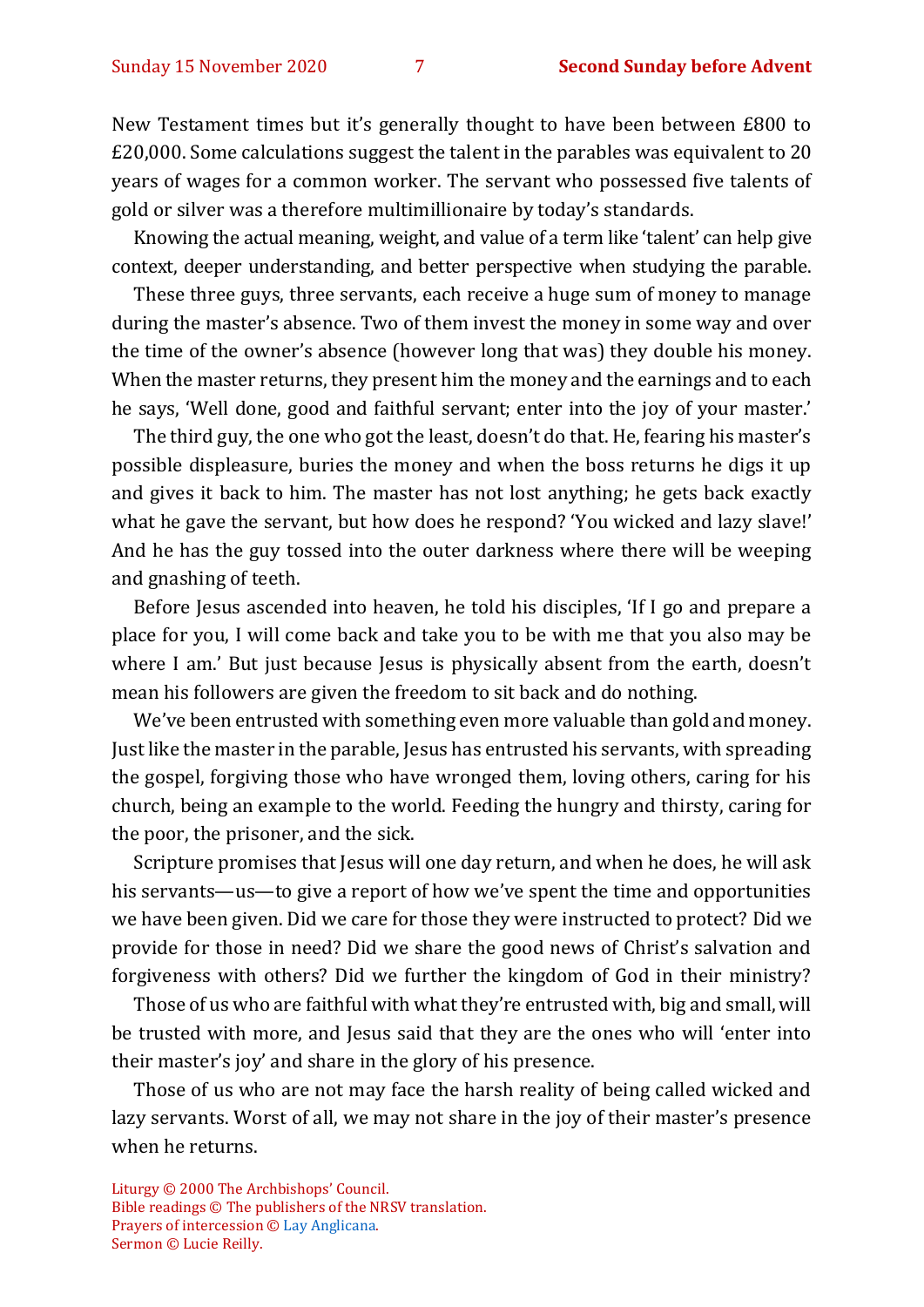One day our master will return, and when he does, he'll want to know what we've done with this precious life we've been given. Were we good stewards of what belongs to him? Did we grow his investment? Or did we bury our time, talent, and opportunities? It's up to us to decide.

# **The Creed**

Do you believe and trust in God the Father, the source of all being and life, the one for whom we exist?

#### All **We believe and trust in him.**

Do you believe and trust in God the Son, who took our human nature, died for us and rose again?

#### All **We believe and trust in him.**

Do you believe and trust in God the Holy Spirit, who gives life to the people of God and makes Christ known in the world?

#### All **We believe and trust in him.**

This is the faith of the Church.

All **This is our faith. We believe and trust in one God, Father, Son and Holy Spirit. Amen.**

# **Prayers of intercession**

The Lord does not change, therefore we will not fear, though the earth should change, and though the mountains shake in the heart of the sea. Malachi 3:6

The Church of Christ O God of unchangeable power and eternal light, we ask you to look favourably on your whole Church. May the world feel and see that things which were cast down are being raised up and things which had grown old are being made new and that all things are returning to perfection through him from whom they took their origin, Jesus Christ.

### All **O unchanging Lord, guide us as we undergo great changes: in your mercy, hear our prayer**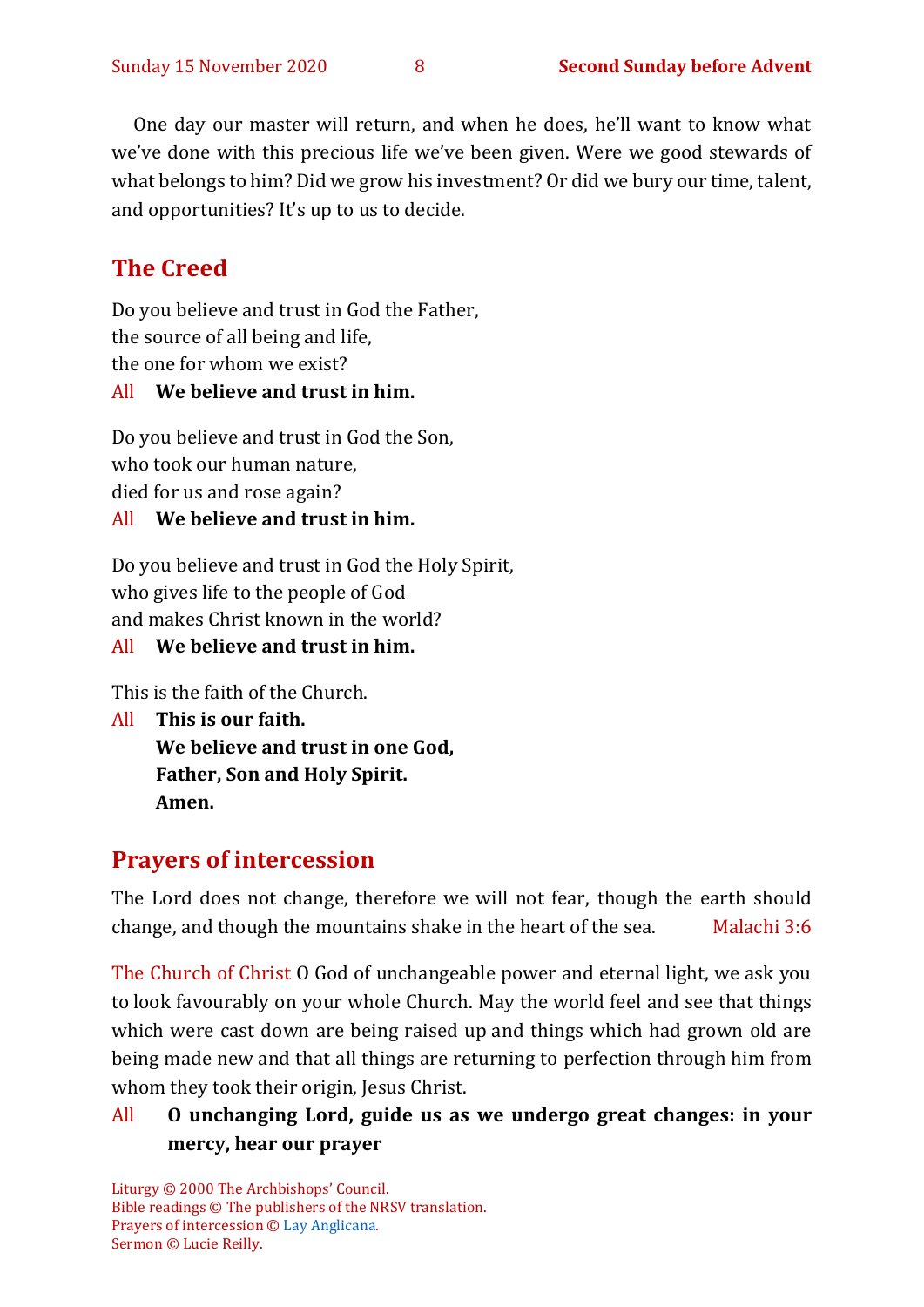Creation, human society, the Sovereign and those in authority Lord of lords, and king of kings, we pray for statesmen, leaders and rulers. May they be quiet in spirit, clear in judgement, and able to understand the issues that face them. Grant them patience, grant them courage, grant them foresight, and grant them great faith. In their anxieties, Lord, be their security. In their opportunities, be their inspiration. And by their plans and their actions, may your kingdom come, your will be done.

All **O unchanging Lord, guide us as we undergo great changes: in your mercy, hear our prayer**

The local community Lord, we pray for the places where we work, and we give thanks for our homes and those whom we love. Make us mindful that all our lives depend on the work of others, and we pray that we may live thankfully and in unity as members of one human family. And as fellow members of the Body of Christ, help us to share in the joys and sorrows of our neighbours as if they were our own.

## All **O unchanging Lord, guide us as we undergo great changes: in your mercy, hear our prayer**

Those who suffer Give strength, Lord, to all caught up in disasters, all those suffering from famine or flood, storms or earthquakes. Give courage, Lord, to all who are ill, and all who are afraid for their future. Knowing that you are our strength and salvation, we commend to your loving care all those who suffer in body, mind or spirit. In your goodness and mercy, grant them health of body, soundness of mind and peace of heart.

### All **O unchanging Lord, guide us as we undergo great changes: in your mercy, hear our prayer**

The communion of saints Lord, we pray to you for those whom we love, but see no longer. Grant them your peace; let light perpetual shine upon them; and in your loving wisdom and almighty power, work in them the holy purpose of your perfect will.

## All **O unchanging Lord, guide us as we undergo great changes: in your mercy, hear our prayer**

Merciful Father,

All **accept these prayers for the sake of your Son, our Saviour Jesus Christ. Amen.**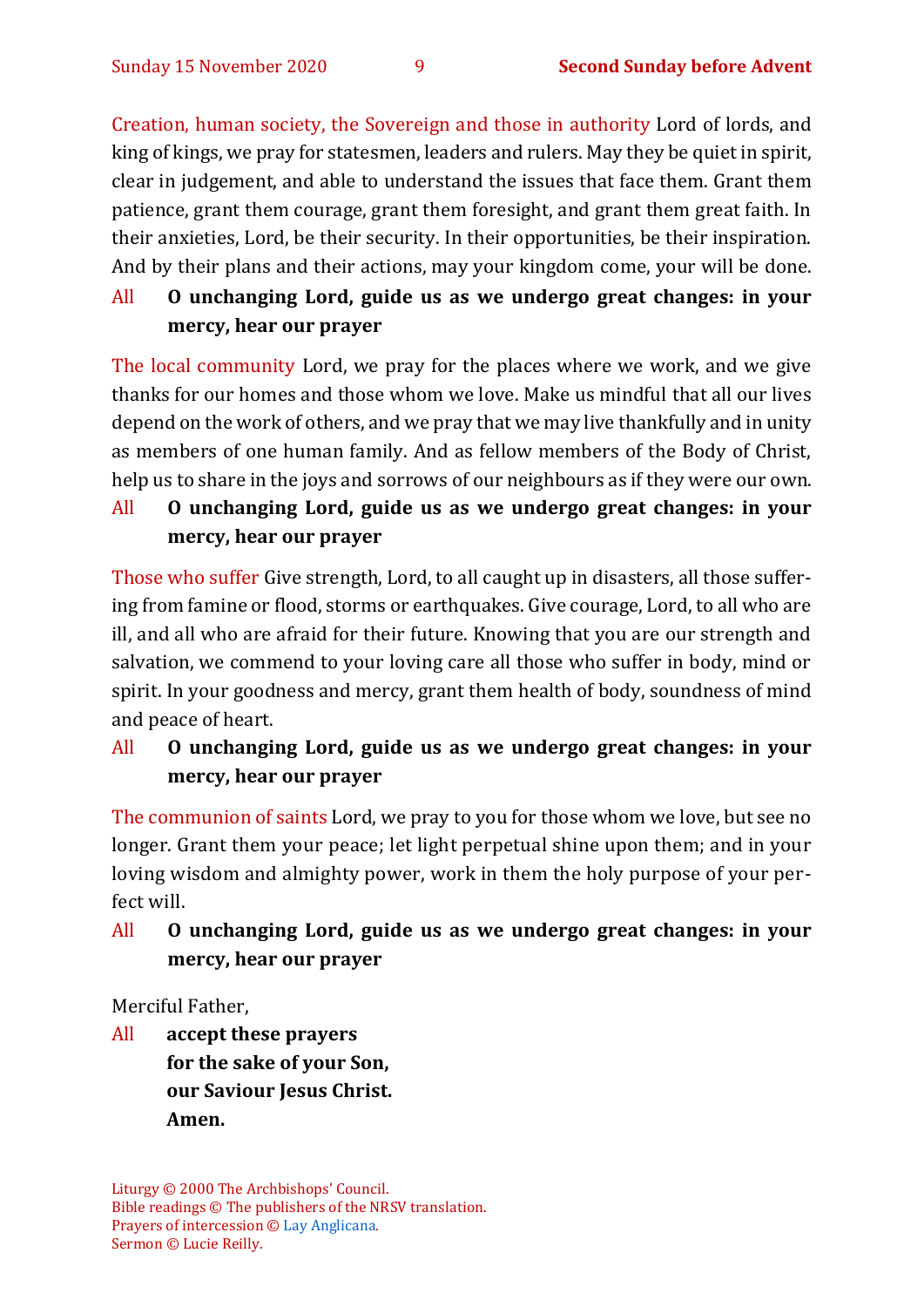### **The peace**

The fruit of the Spirit is love and joy and peace.

The peace of the Lord be always with you,

```
All And also with you.
```
HYMN 3 **[Great is thy faithfulness](https://www.youtube.com/watch?v=0k1WhFtVp0o&app=desktop)** (please click on this link to hear the hymn)

The liturgy of the Communion Service appears below

# The Dismissal

The Lord bless you and keep you. The Lord make his face to shine upon you and be gracious to you. The Lord lift up the light of his countenance upon you and give you his peace; and the blessing of God the Almighty: Father, Son, and Holy Spirit, be with you now and remain with you always All **Amen.**

HYMN 4 **[All the way my Saviour leads me](https://m.youtube.com/watch?v=ekUELQCnQlM&list=PLjqk9ptmQMmPPquJ2UtNSd4F_CVZK2dhH&index=15)** (click on this link to hear the hymn)

Go in peace to love and serve the Lord.

#### All **In the name of Christ. Amen.**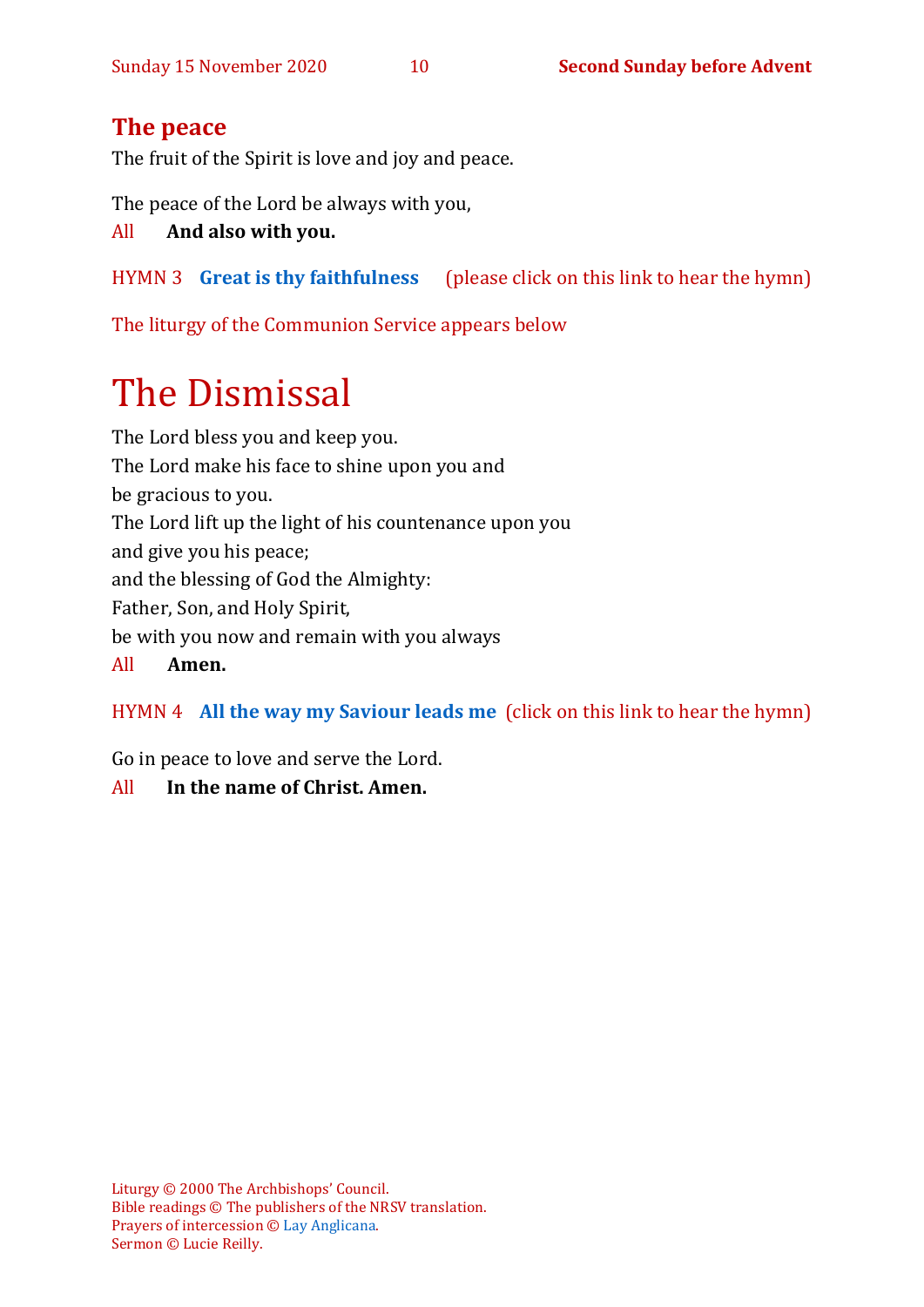# The Liturgy of the Sacrament

## Eucharistic Prayer (prayer E)

The Lord be with you

#### All **and also with you.**

Lift up your hearts.

#### All **We lift them to the Lord.**

Let us give thanks to the Lord our God.

#### All **It is right to give thanks and praise.**

Father, you made the world and love your creation. You gave your Son Jesus Christ to be our Saviour. His dying and rising have set us free from sin and death. And so we gladly thank you, with saints and angels praising you, and saying,

All **Holy, holy, holy Lord, God of power and might, heaven and earth are full of your glory. Hosanna in the highest. Blessed is he who comes in the name of the Lord. Hosanna in the highest.**

We praise and bless you, loving Father, through Jesus Christ, our Lord; and as we obey his command, send your Holy Spirit, that broken bread and wine outpoured may be for us the body and blood of your dear Son.

On the night before he died he had supper with his friends and, taking bread, he praised you. He broke the bread, gave it to them and said: Take, eat; this is my body which is given for you; do this in remembrance of me.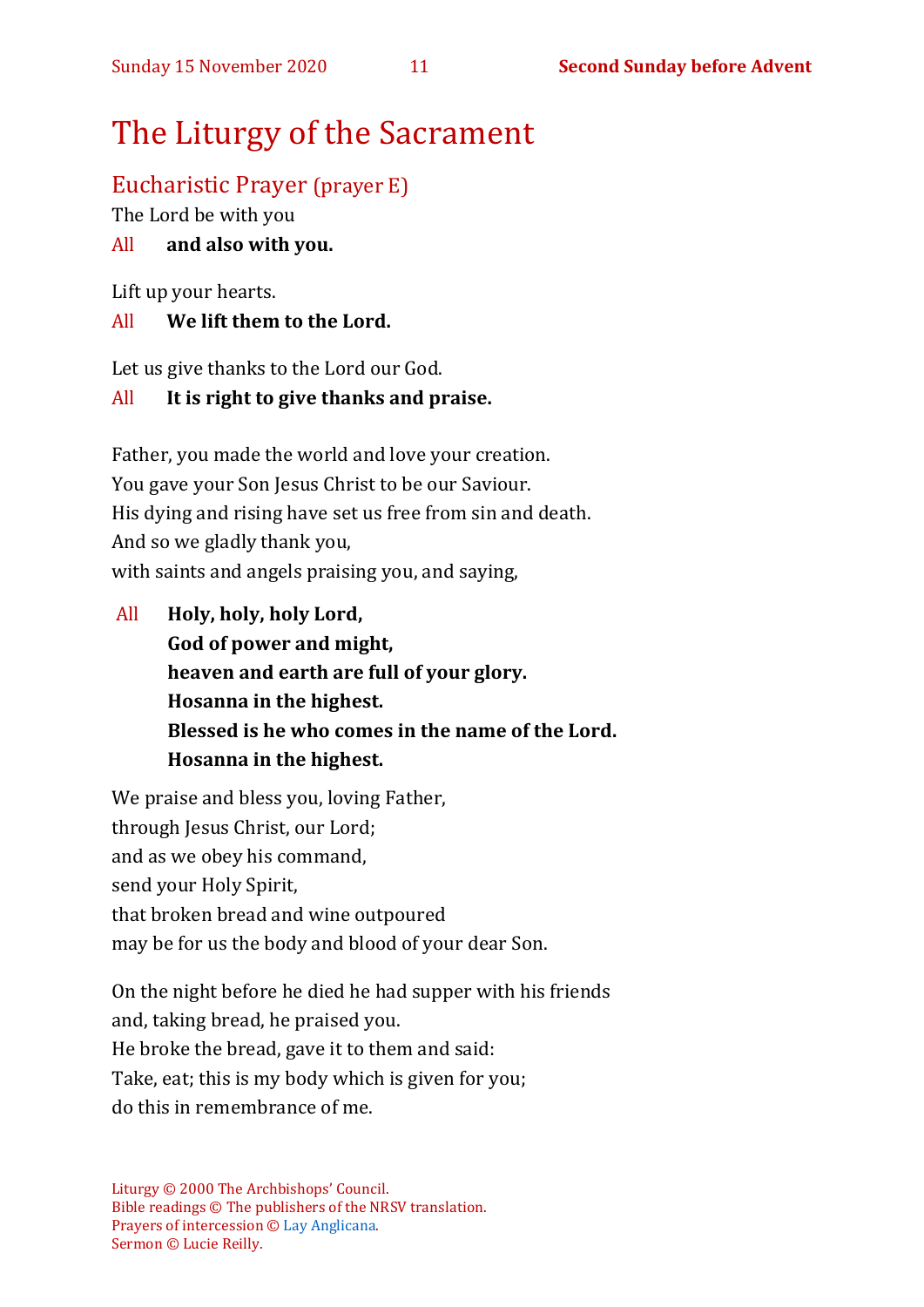When supper was ended he took the cup of wine. Again he praised you, gave it to them and said: Drink this, all of you; this is my blood of the new covenant, which is shed for you and for many for the forgiveness of sins. Do this, as often as you drink it, in remembrance of me.

So, Father, we remember all that Jesus did, in him we plead with confidence his sacrifice made once for all upon the cross.

Bringing before you the bread of life and cup of salvation, we proclaim his death and resurrection until he comes in glory.

Great is the mystery of faith:

All **Christ has died. Christ is risen. Christ will come again.**

Lord of all life, help us to work together for that day when your kingdom comes and justice and mercy will be seen in all the earth.

Look with favour on your people, gather us in your loving arms and bring us with all the saints to feast at your table in heaven.

Through Christ, and with Christ, and in Christ, in the unity of the Holy Spirit, all honour and glory are yours, O loving Father, for ever and ever.

#### All **Amen.**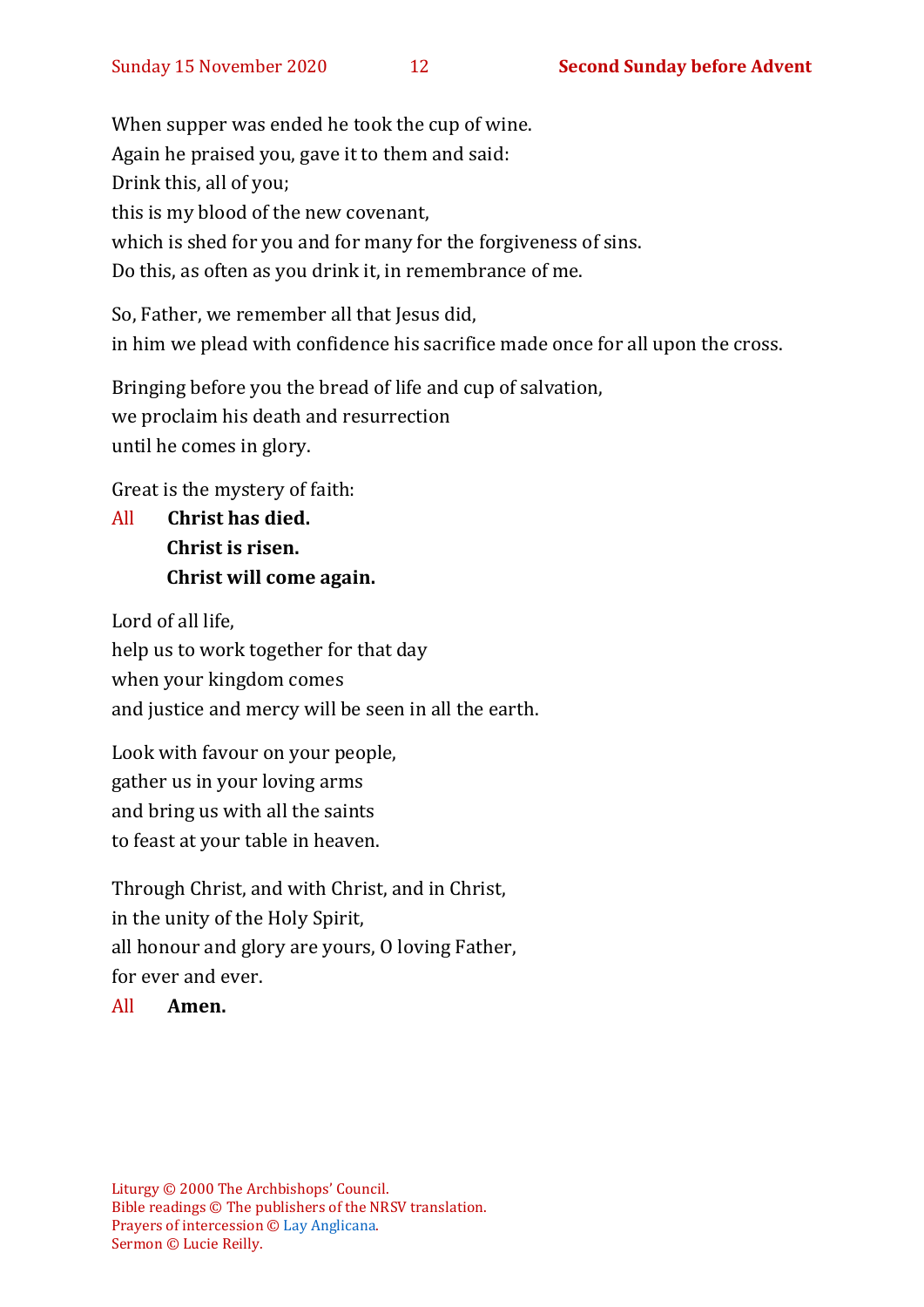# The Lord's Prayer

As our Saviour taught us, so we pray

All **Our Father in heaven, hallowed be your name, your kingdom come, your will be done, on earth as in heaven. Give us today our daily bread. Forgive us our sins as we forgive those who sin against us. Lead us not into temptation but deliver us from evil.**

**For the kingdom, the power, and the glory are yours now and for ever. Amen.**

# Breaking of the Bread

We break this bread to share in the body of Christ.

- All **Though we are many, we are one body, because we all share in one bread.**
- All **Lamb of God,**

**you take away the sin of the world, have mercy on us.**

**Lamb of God, you take away the sin of the world, have mercy on us.**

**Lamb of God,** 

**you take away the sin of the world, grant us peace.**

Draw near with faith. Receive the body of our Lord Jesus Christ which he gave for you, and his blood which he shed for you. Eat and drink in remembrance that he died for you, and feed on him in your hearts by faith with thanksgiving.